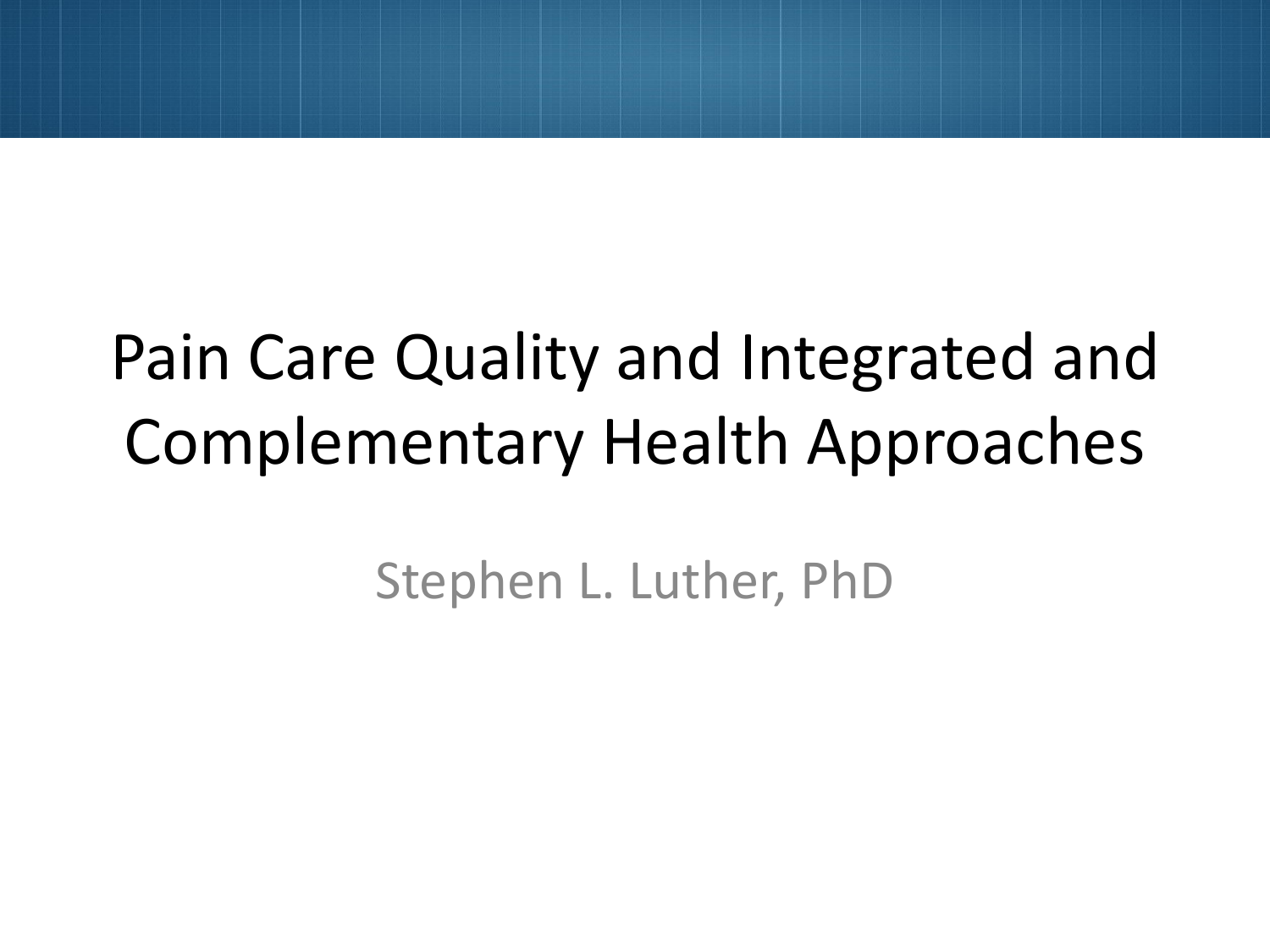<sup>1</sup> Yale University School of Medicine <sup>2</sup> VA Connecticut Healthcare System <sup>3</sup> James A. Haley Veterans Hospital **Pain Care Quality and Integrated and Complementary Health Approaches** Robert D. Kerns, Ph.D.<sup>1,2,</sup> Cynthia A. Brandt, M.D.<sup>1,2,1</sup> Stephen L. Luther, Ph.D.<sup>3,4</sup>(Multiple PIs) 4 University of South Florida

*Award Number(s):* National Center for Complementary and Integrative Health (NCCIH 1 R01 AT008448-01) and VA Health Services Research and Development Service (HSR&D IIR 14-438)

 *Award Amount:* \$ 3,008, 491 *Program Official:* Eve Reider/Ranjana Banerjea *Award Period of Performance:* 09/14-08/19 *Funding Agency:* NCCIH/VA HSR&D



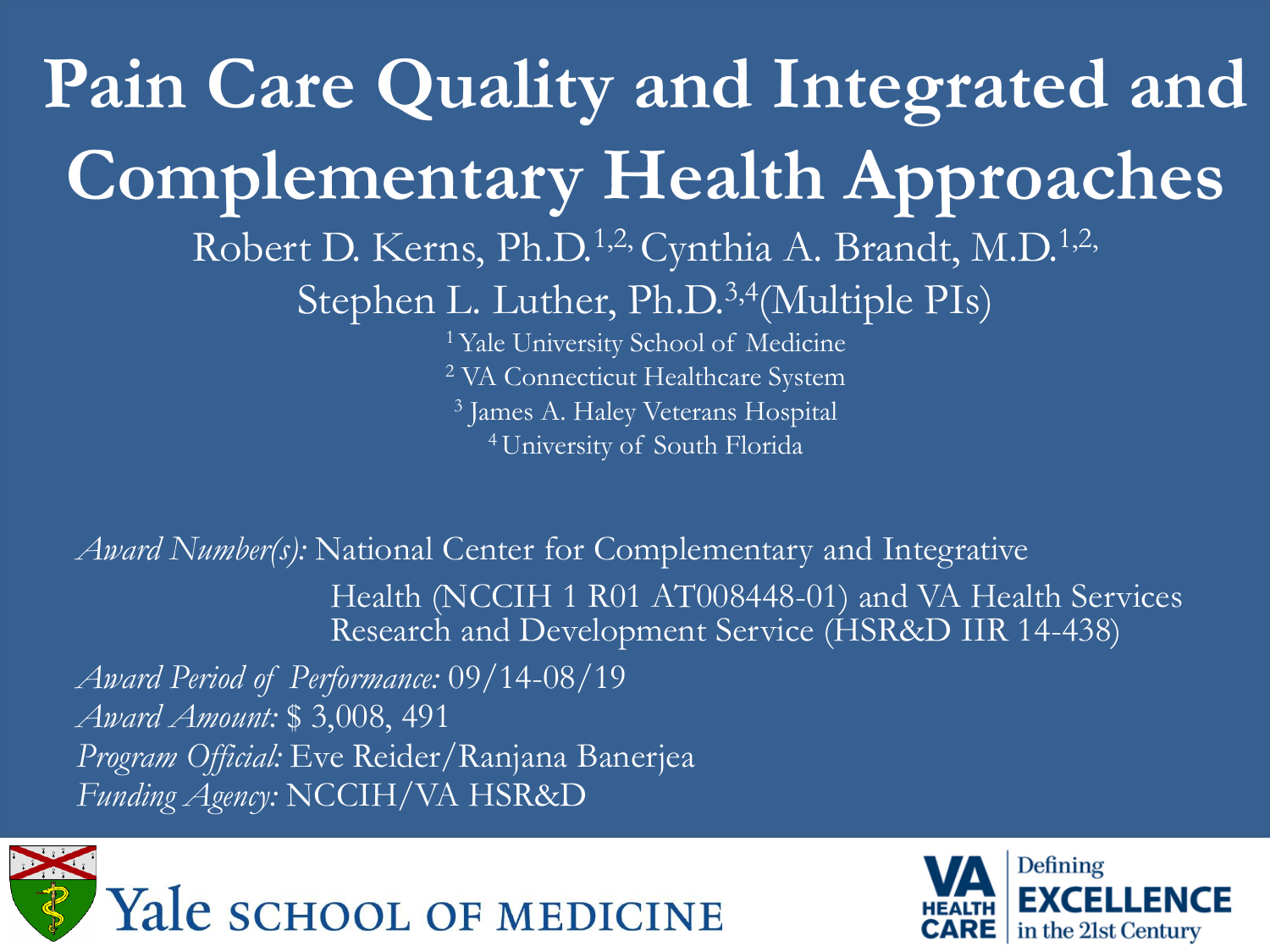# Goals of Presentation

- Background and Rationale
- Research Questions/Hypotheses
- Design and Methods
- Study Progress
- Next Steps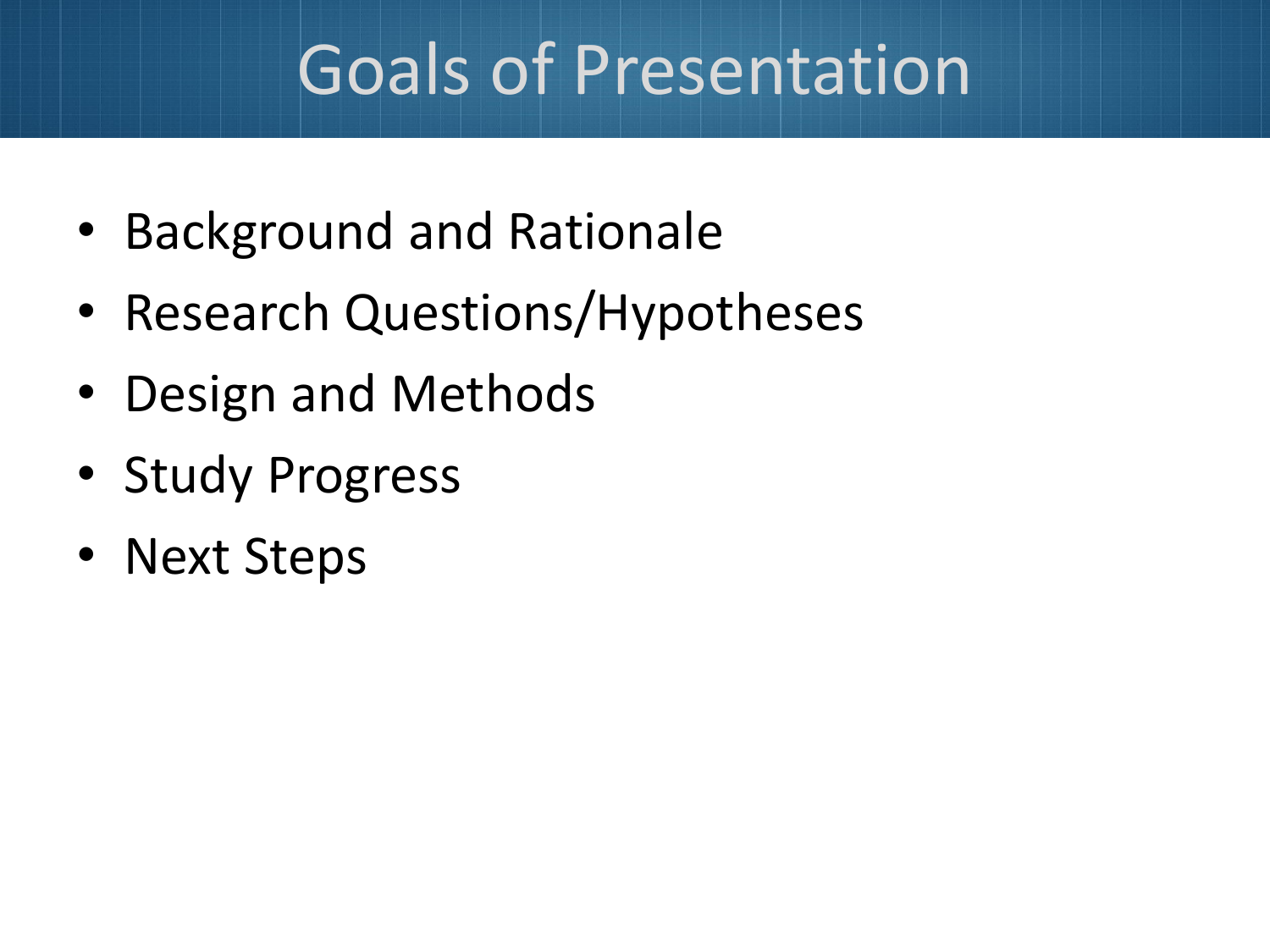- Limited availability of reliable Pain Care Quality (PCQ) indicators and metrics
	- Efforts to improve quality of pain management hinge on efforts to identify reliable quality of care indicators and metrics to assess them
	- Promote their utilization in systematic quality improvement efforts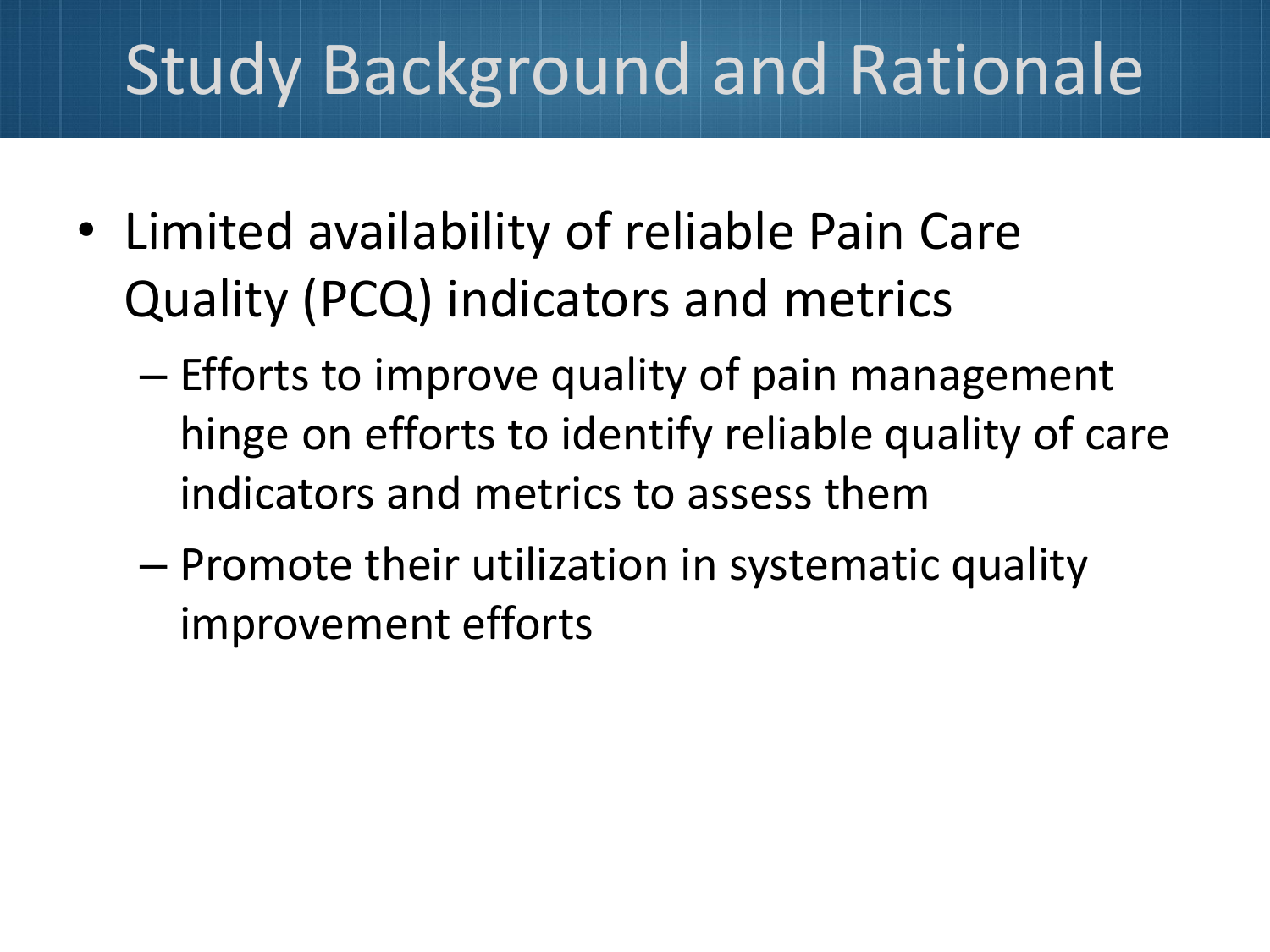- VHA's National Pain Management Strategy can benefit from an automated approach to measuring pain care quality (PCQ)
	- Leverage the power of the VHA electronic health record (EHR) to do this
	- Investigate the relationship of this new measure of quality with the utilization of complementary and integrated care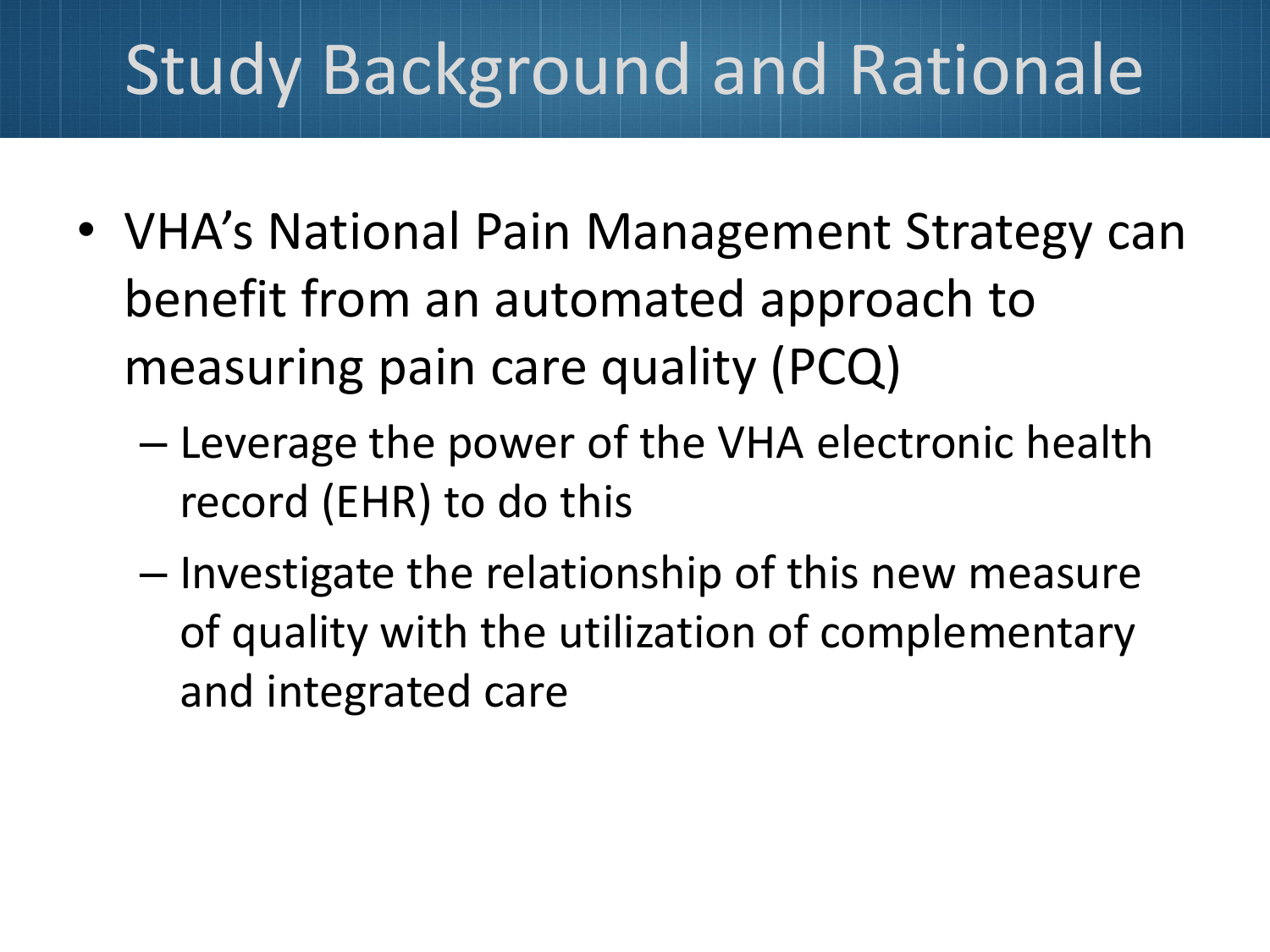## Key Dimensions of Pain Care Quality

- In 2009, VHA specified key dimensions for "Evaluation of Outcomes and Quality of Pain Management."
	- – "Once pain symptoms are recognized, the following key dimensions **education** regarding pain and pain management should also be should be documented: a timely and appropriate **comprehensive pain assessment**, development and enactment of a **pain treatment plan,** and **reassessment of the effectiveness of the plan. Patient and family**  documented."
- individually tailored, integrated, and team-based treatment that incorporates VHA's pain management policy further states that high quality pain management requires patient participation in the development of the broad array of evidence-based therapies including **complementary and integrative health approaches.**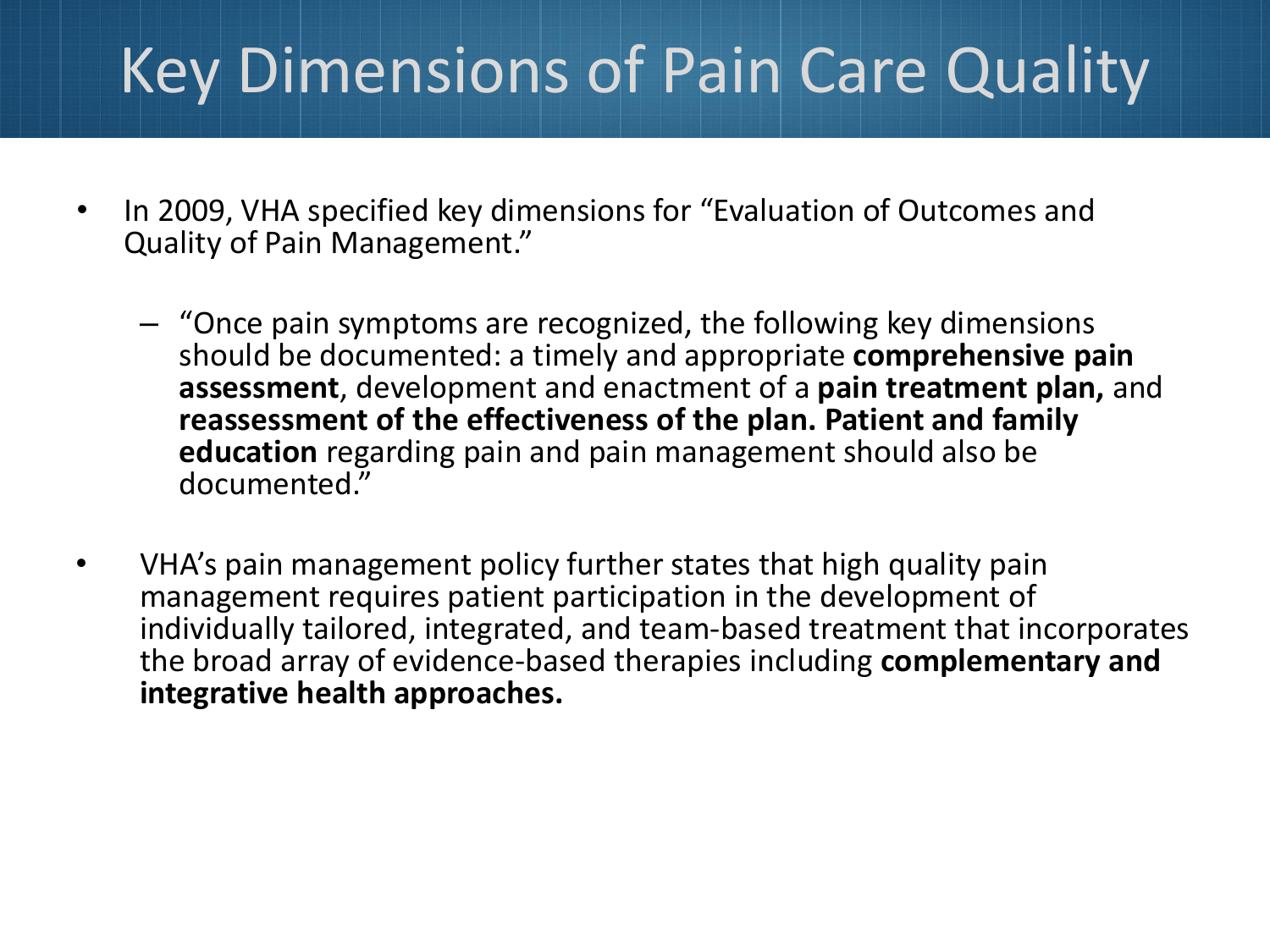- Prior development of manual approach for extracting PCQ Indicators
- • Random sample of PCP provider notes for 200 patients at two facilities

 quality of pain management in primary care. Dorflinger et al. Transl Behav Med. 2014 Jun. Development and application of an electronic health record information extraction tool to assess 4(2):184-9. doi: 10.1007/s13142-014-0260-5.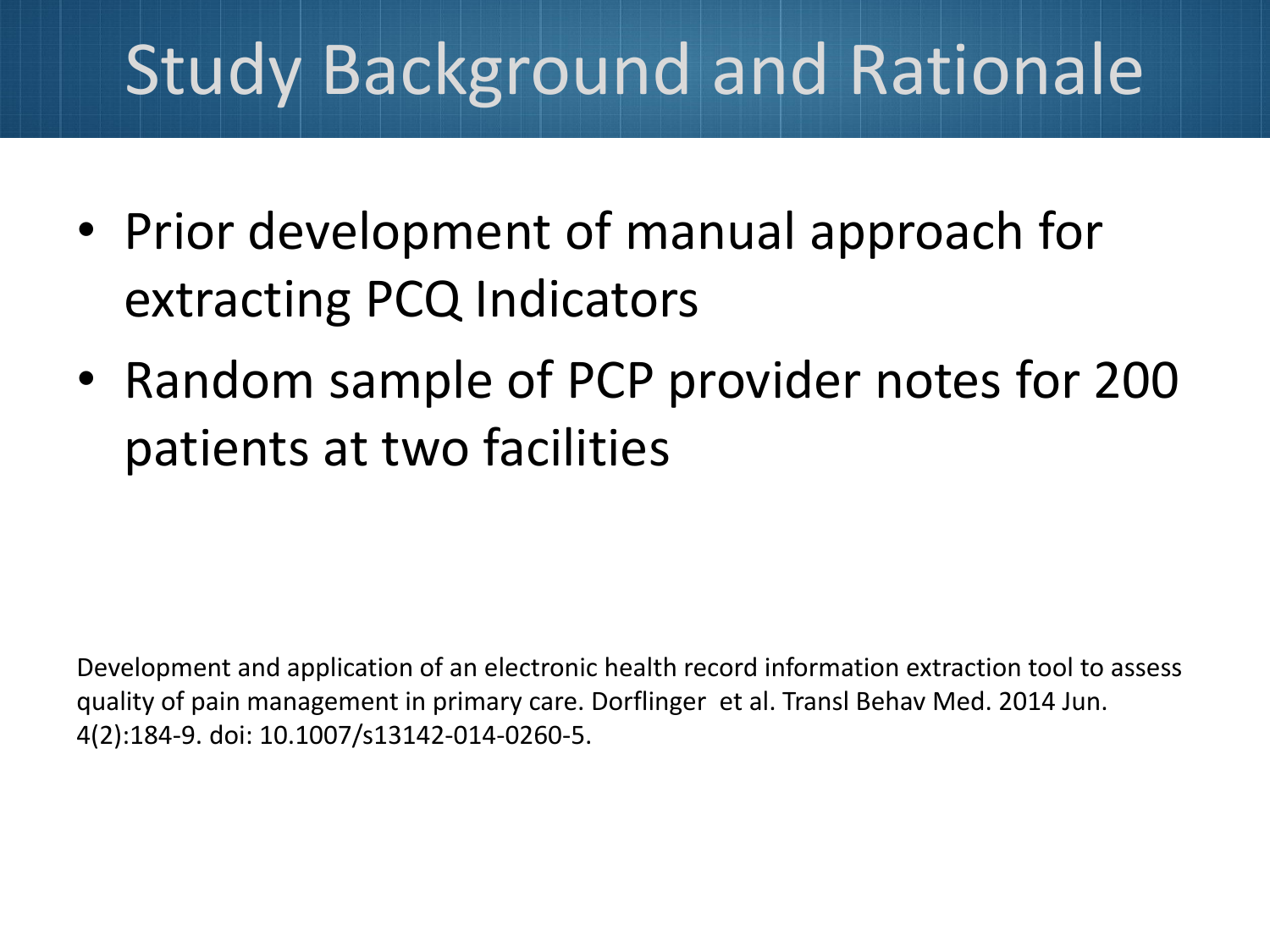

**Chart Review 2012: Presence of 12 PCQ Indicators in Percentages**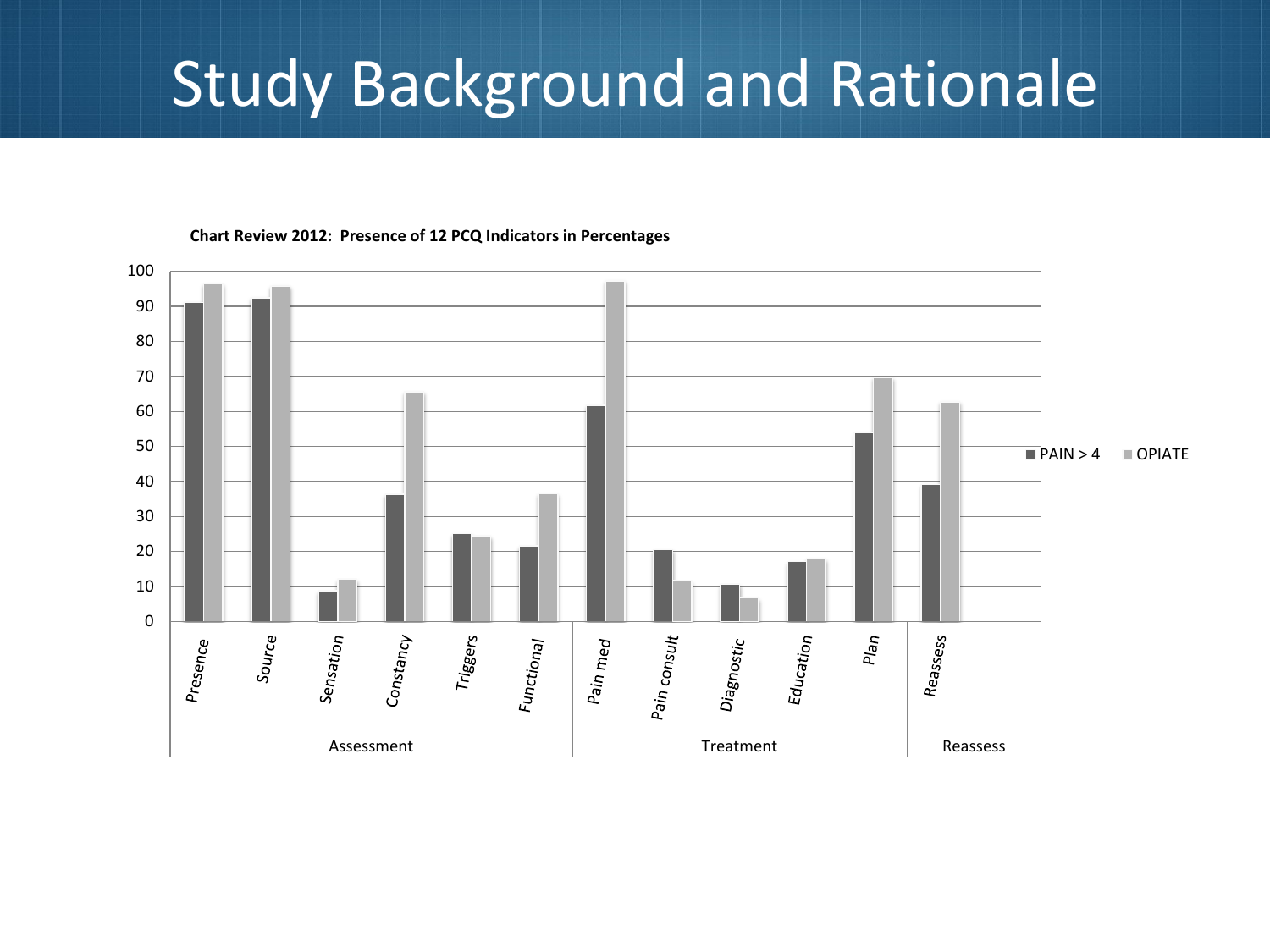#### **Study extends previous work with text in EHR**

- $-$  Using Knowledge Discovery Strategies to Identify Fall-related Injuries, VA HSR&D 2008-2011
- $-$  Using Text Mining to Differentiate Between PTSD and Mild TBI in OEF/OIF Veterans, VA HSR&D 2008-2009
- – **The Consortium For Healthcare Informatics Research, VA HSR&D 2009-2013**
- $-$  Ontology-Enhanced Information Retrieval to Improve Clinical Practice, VA HSR&D 2011-2013
- $-$  Using Information from the EHR to Monitor Adherence to mTBI Practice Guidelines, VA QUERI 2012-2013
- Pilot Test of tag line to Identify Sections within Progress Notes VA NCPS 2012
- Leveraging Information in the EHR to Measure Pressure Ulcer Risk in Veterans with SCI, VA HSR&D 2012-2017
- $-$  Pain Care Quality and Integrated and Complementary Health Approaches, VA/NIH **2014-2019**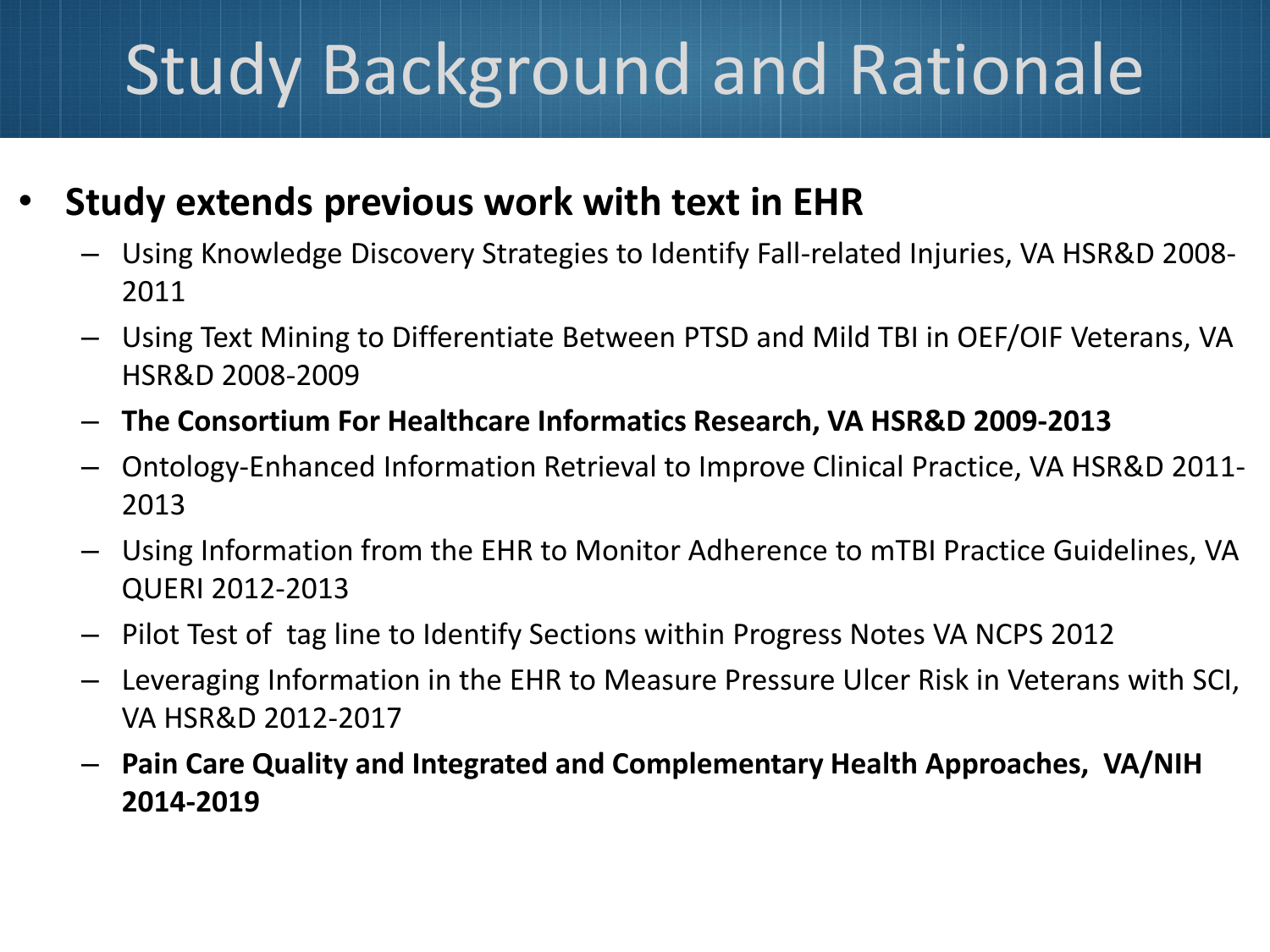# Research Questions/Hypotheses

**Overall Aim. To develop a method to assess quality, state-of-the-art pain care (Pain Care Quality - PCQ) in an integrated healthcare system (employing the Stepped Care Model of Pain Management (SCM-PM).** 

- **Aim 1. To identify and quantify empirically-derived, key dimensions of PCQ in veterans with musculoskeletal pain.**
- **Aim 2. To assess factors associated with PCQ in a nationally representative sample of veterans with musculoskeletal pain.** 
	- *H1: Veterans receiving complementary and integrative health approaches (CIH) will be significantly more likely to receive key dimensions of PCQ than those not receiving CIH.*
	- *H2: Veterans with comorbid mental health and substance abuse disorders will be significantly less likely to receive key dimensions of PCQ, than those without those comorbidities.*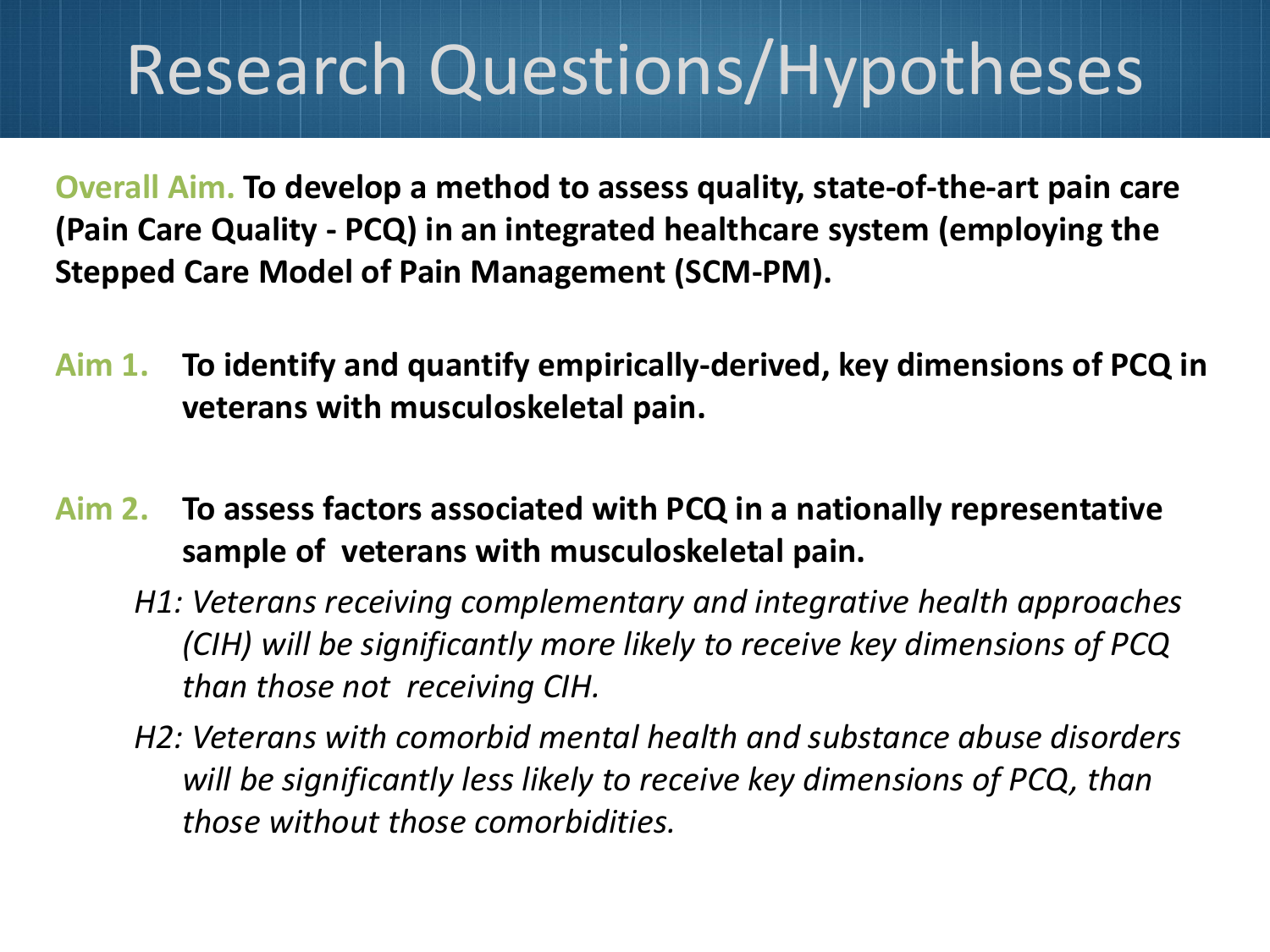## VA's Stepped Care Model of Pain Management

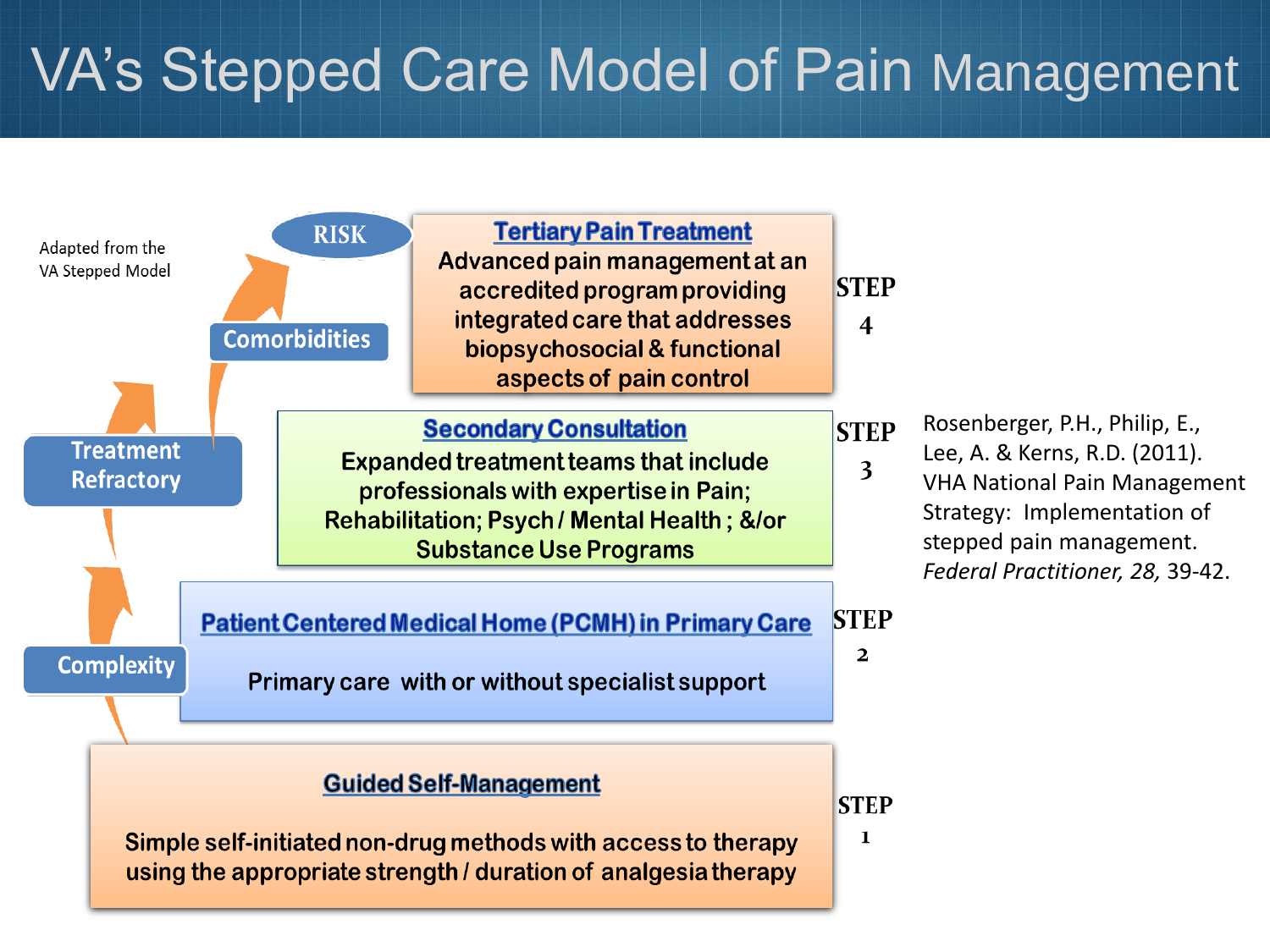# Research Questions/Hypotheses

 **provide higher PCQ. Aim 3. To determine whether VHA facilities that have adopted the SCM-PM** 

- *H1: Veterans receiving care at facilities that have adopted the SCM-PM will be significantly more likely to receive high PCQ compared to veterans receiving care at facilities that have. not adopted the SCM-PM.*
- *H2: Veterans receiving care at facilities that have adopted the SCM-PM will be significantly more likely to receive CIH compared to veterans receiving care at facilities that have not adopted the SCM-PM.*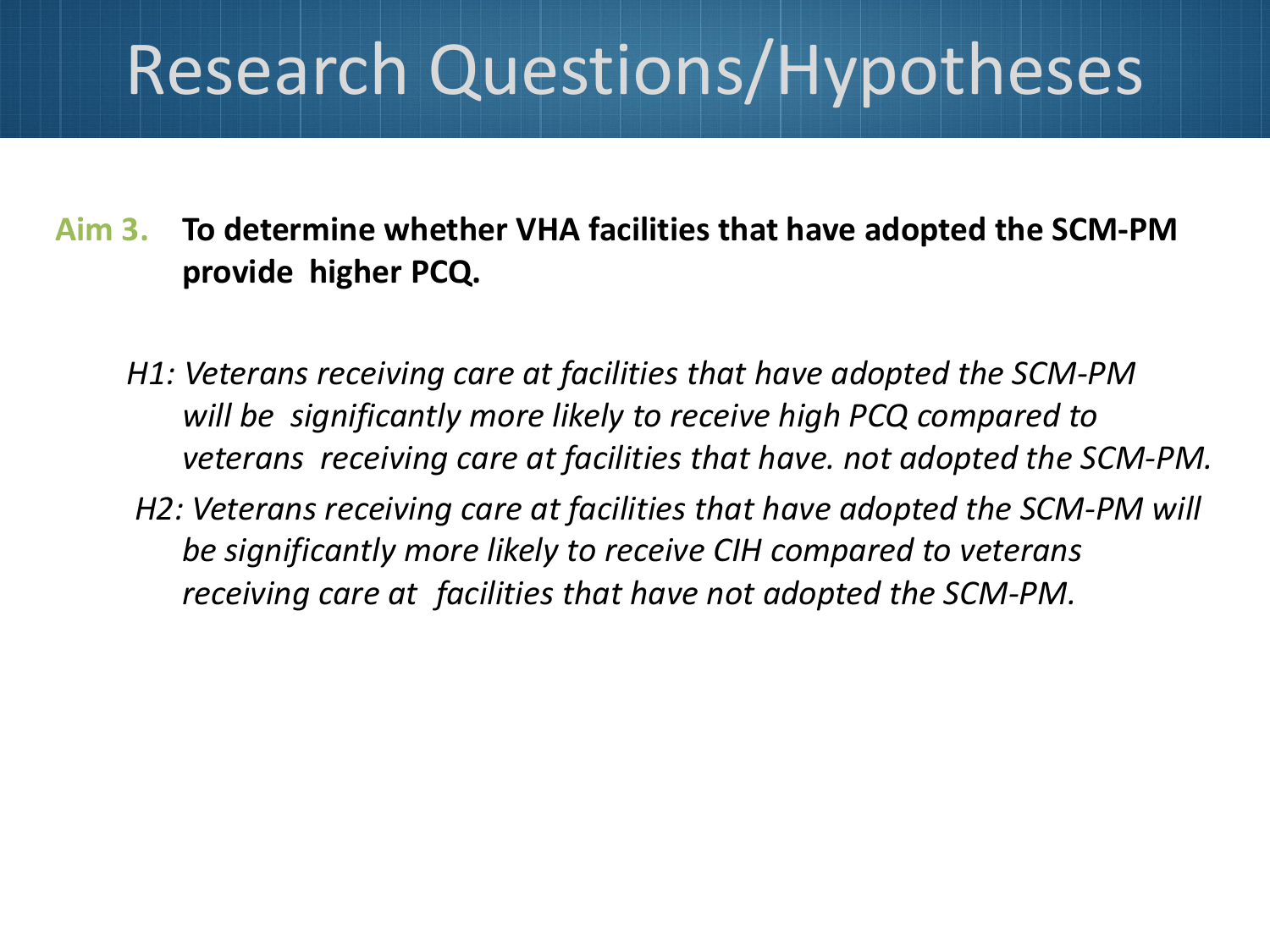# Design and Methodology

#### **Secondary analysis of data from the Veterans Health Administration (VHA) electronic health record**

- Available in structured data (ICD-9-CM codes, etc.)
	- Extract, clean and analyze using methods common to large secondary database studies
- Text-based data (progress notes, etc.)
	- Natural language processing (NLP) and machine learning (ML) methods reliably extract information on PCQ
- Structured and text data will be combined to conduct statistical analyses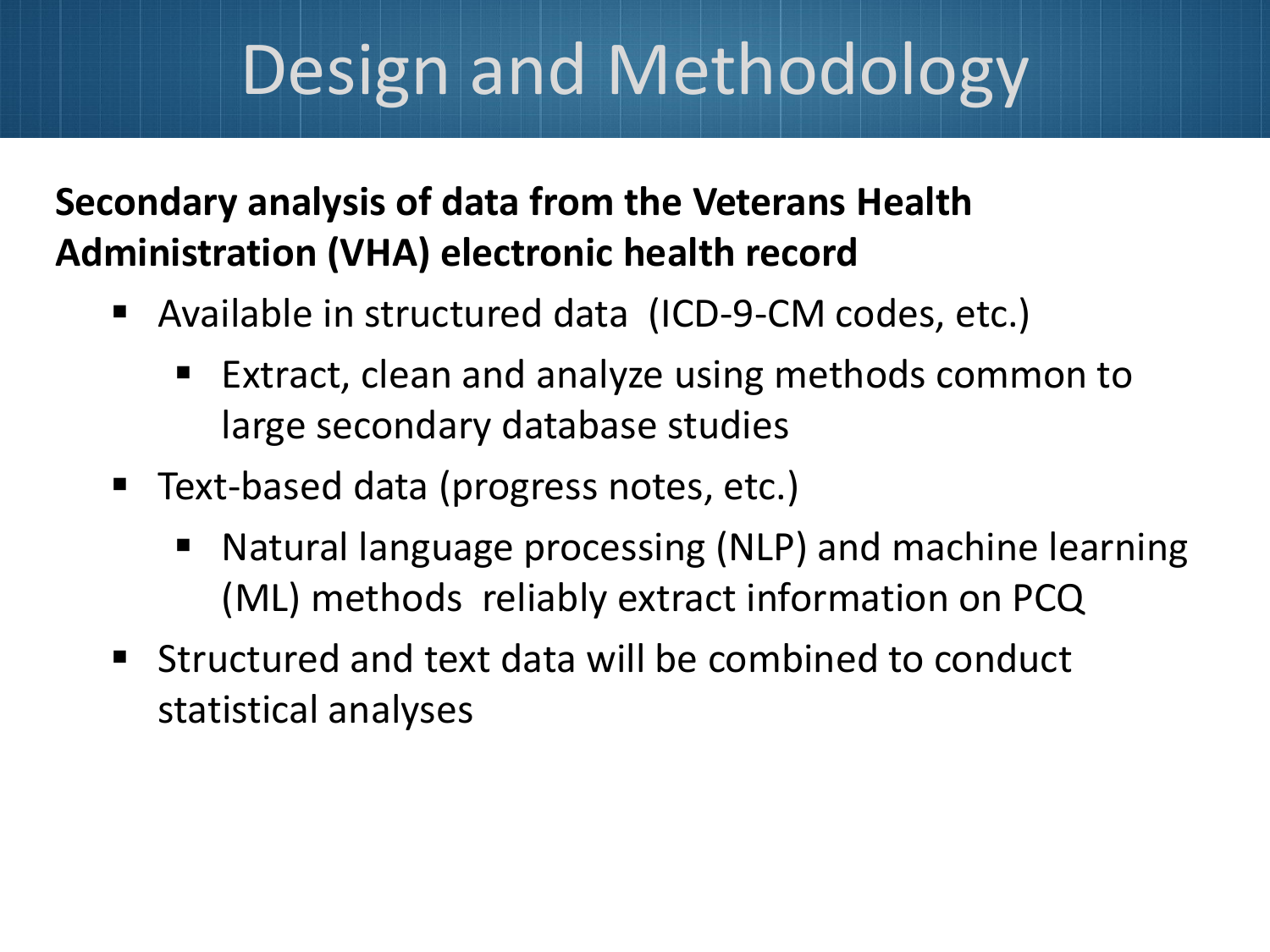# Design and Methodology

#### **Natural language processing (NLP)**

- To support text analyses a reference standard set of documents is created
	- Sample of approximately 2,000 documents
	- Specialized chart review (annotation) by two independent reviewers with expert adjudication
	- Detailed annotation guidelines and schema are developed and iteratively pilot tested
- NLP systems are trained and iteratively refined on these data
- The NLP systems are then applied to the data for all patients in the large cohort

#### **Develop and apply statistical models for Aims 2 and 3**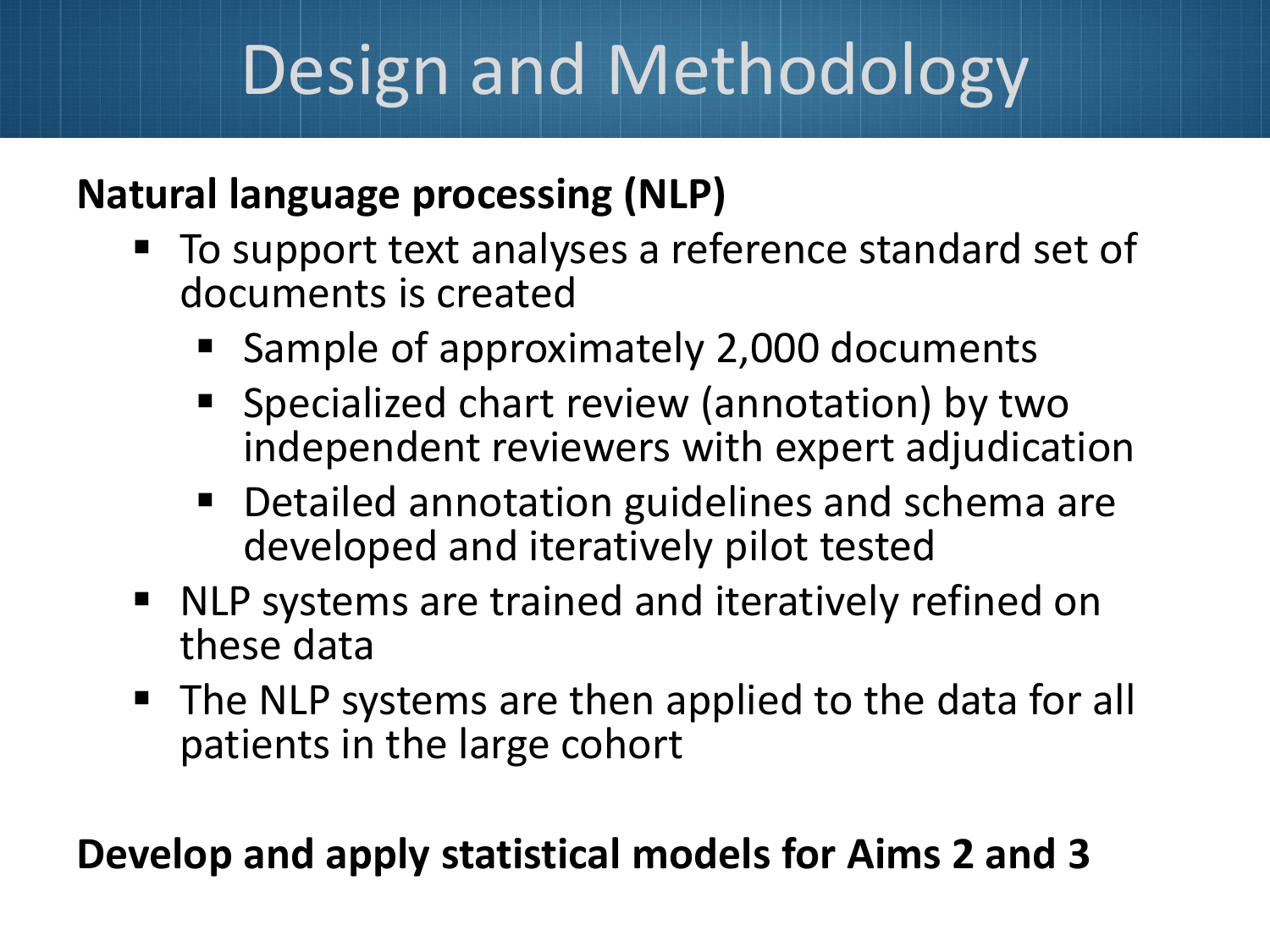### Expanded Data Hierarchy

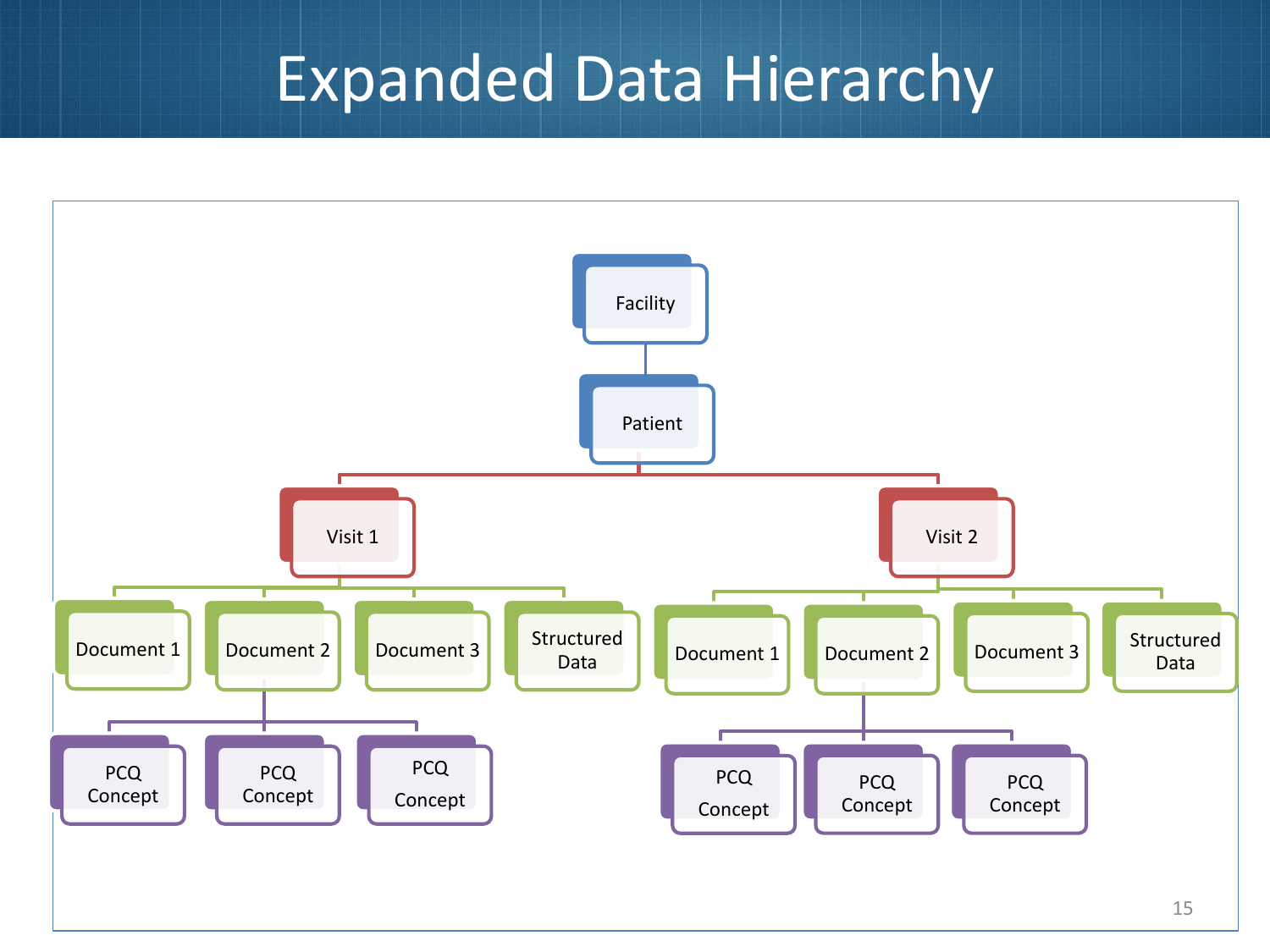# Study Progress

#### **Develop reference standard**

- Initial cohort of 2,769,312 with musculoskeletal pain with 309,277 intensity rating  $\geq 4$
- Random sample of patients 64 males and 13 females from each of 130 corporate facilities
	- 8,268 males and 1,672 females
	- 376,487 documents
	- 2,172 unique document titles
- **Narrowed to primary care provider notes** 
	- 99,481 documents
	- 101 unique document titles
- **E** Selected documents for annotation
	- Because of number of concepts divided into 2 passes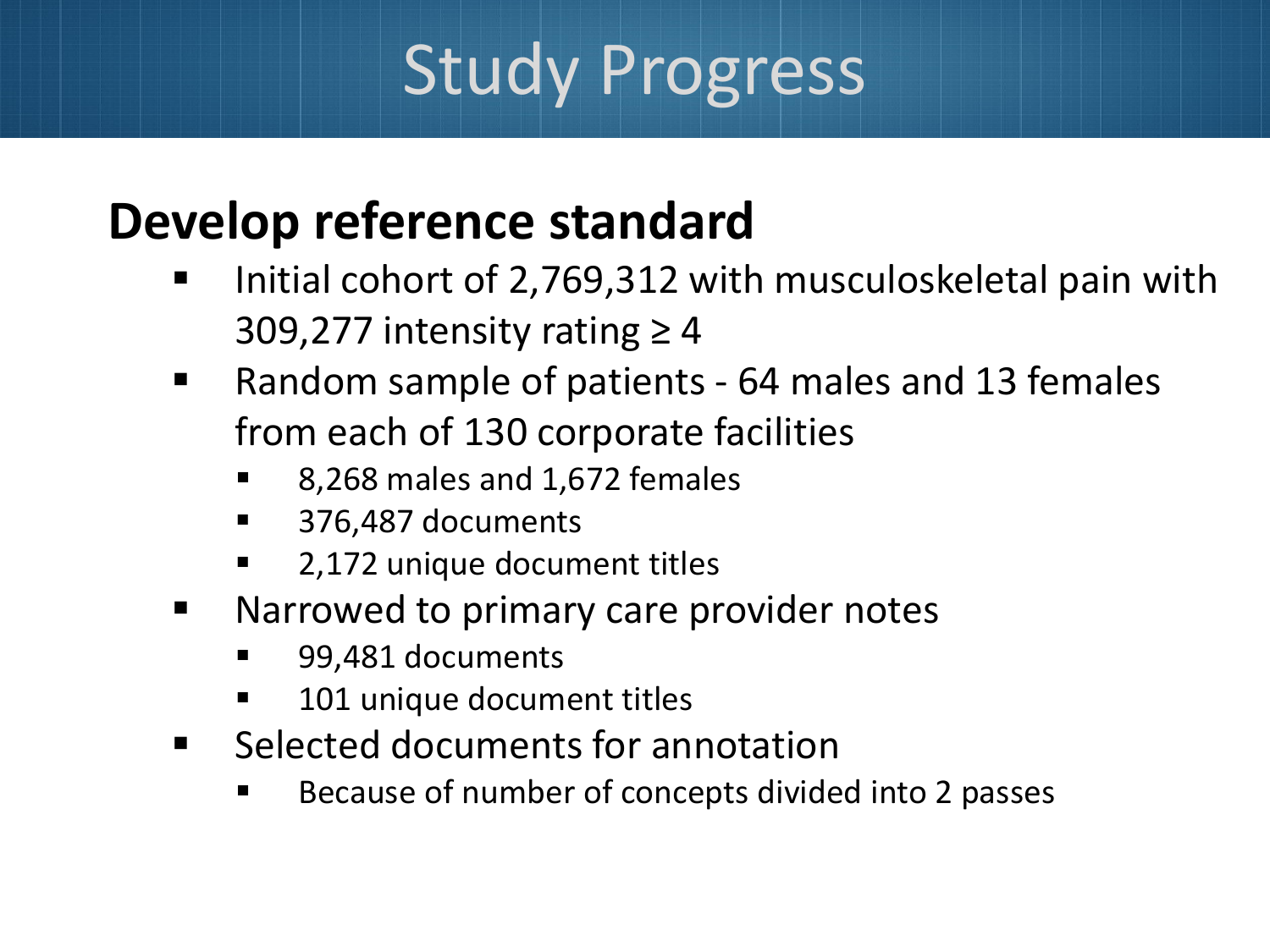# Study Progress

#### **Pass 1: Pain mention/ assessment /re-assessment**

- **Assertion** 
	- **Future**
	- **Historical**
	- **Hypothetical**
	- **Negation**
	- **Not Patient**
	- **Uncertain**
- **Assessment** 
	- **Aggravators**
	- **Alleviators**
	- **Diurnal Variation**
	- **Functional**
	- **Intensity**
	- **Persistence**
	- **Persistence**
	- **Sensation**
- **Pain Diagnostics**
- **Pain Etiology**
- **Pain Intervention**
- **Pain Mention**
- **Pain Reassessment**
- **Pain Site**
- **Treatment**

#### **Pass 2: Treatments**

- **Assertion** 
	- **Hypothetical**
	- **Historical**
	- **Not Patient**
	- **Negation**
	- **Uncertain**
	- **Non VA**
	- **Patient-initiated**
	- **Allergies**
- **Pain Intervention** 
	- **Pharmacologic**
	- **Injection**
	- **Implantable**
	- **CAM**
	- **Mental Health**
	- **Self-Management**
	- **Education**
	- **Chiropractic**
	- **Assistive Device**
	- **Other**
- **Consult Referral**
- **Physical Diagnostic**
- **Pain Reassessment**
- **Side Effect**
- **Education**
- **Education Topic**
- **Consult Discipline**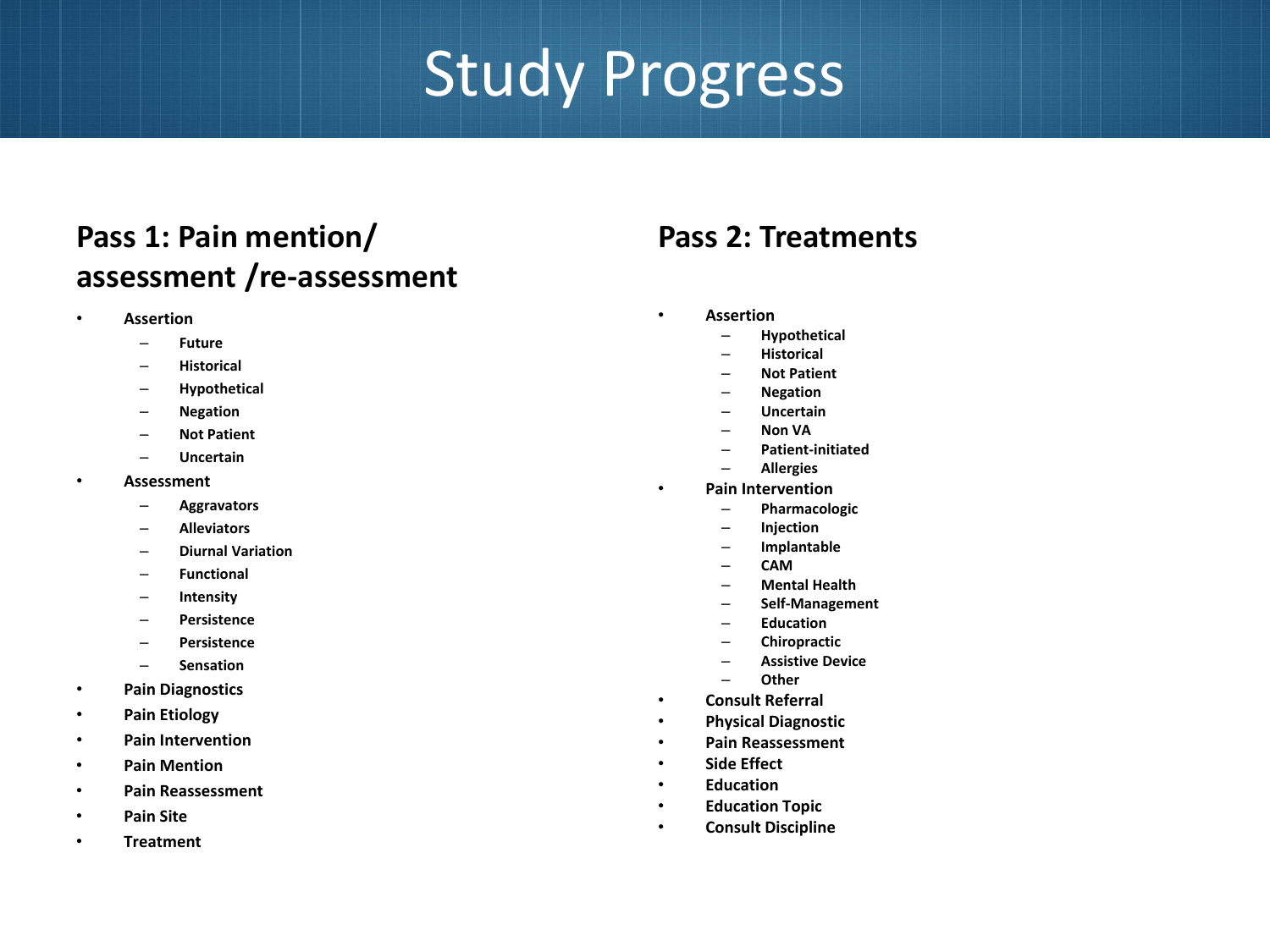### E-Host Software

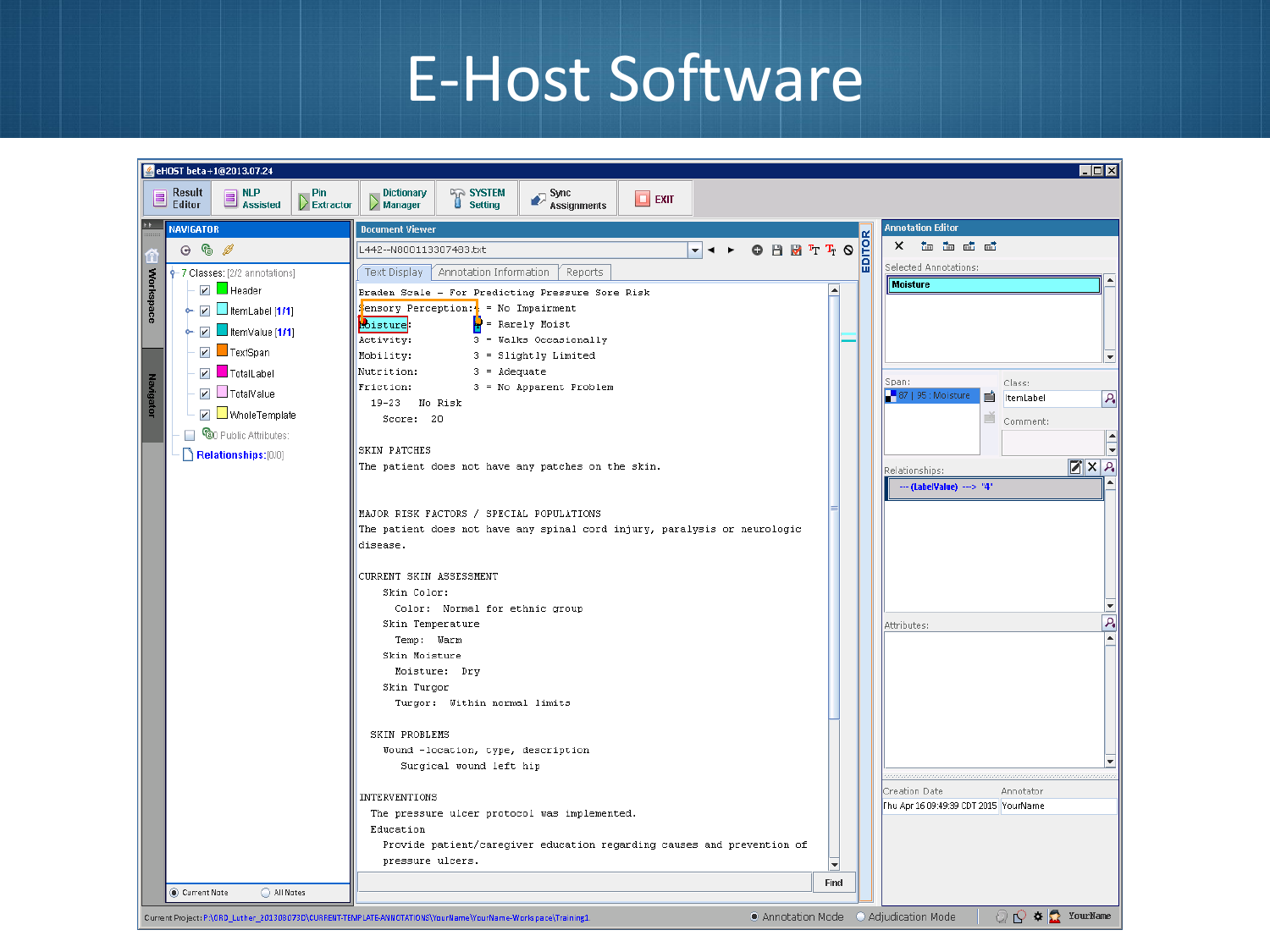## Study Progress (Build a Vocabulary)

- Acupressure
- **Acupuncture**
- Advitha kriya- dhanwantrai prakriya
- Affirmative prayer
- Alexander technique
- Allspice
- Aloe Vera
- Alternative cancer treatments
- Anthroposophical medicine
- Apitherapy
- Applied kinesiology
- Aquamin
- **Arnica**
- Aromatherapy
- Ashtanga vinyasa yoga
- Ashtanga yoga
- Ashwagandha
- **Astrology**
- Attachment therapy
- Auriculotherapy
- Autogenic training
- Autosuggestion
- Ayurveda
- Bach flower therapy
- Balneotherapy
- Bates method
- Bikram yoga..........
- Tai Chi
- Tantric yoga
- Thai massage
- Therapeutic horseback riding
- Therapeutic touch
- Thunder God Vine
- Tibetan eye chart
- Traditional Chinese medicine
- Traditional Japanese medicine
- Traditional Korean medicine
- Traditional Mongolian medicine
- Traditional Tibetan medicine
- Trager approach
- Transcendental meditation
- Trigger point
- Turmeric
- Unani medicine
- Urine therapy
- Uropathy
- V[edit]
- Valerian root
- Viniyoga
- Vinyasa yoga
- Vipassana
- Visualization (cam)
- Water cure (therapy)
- White willow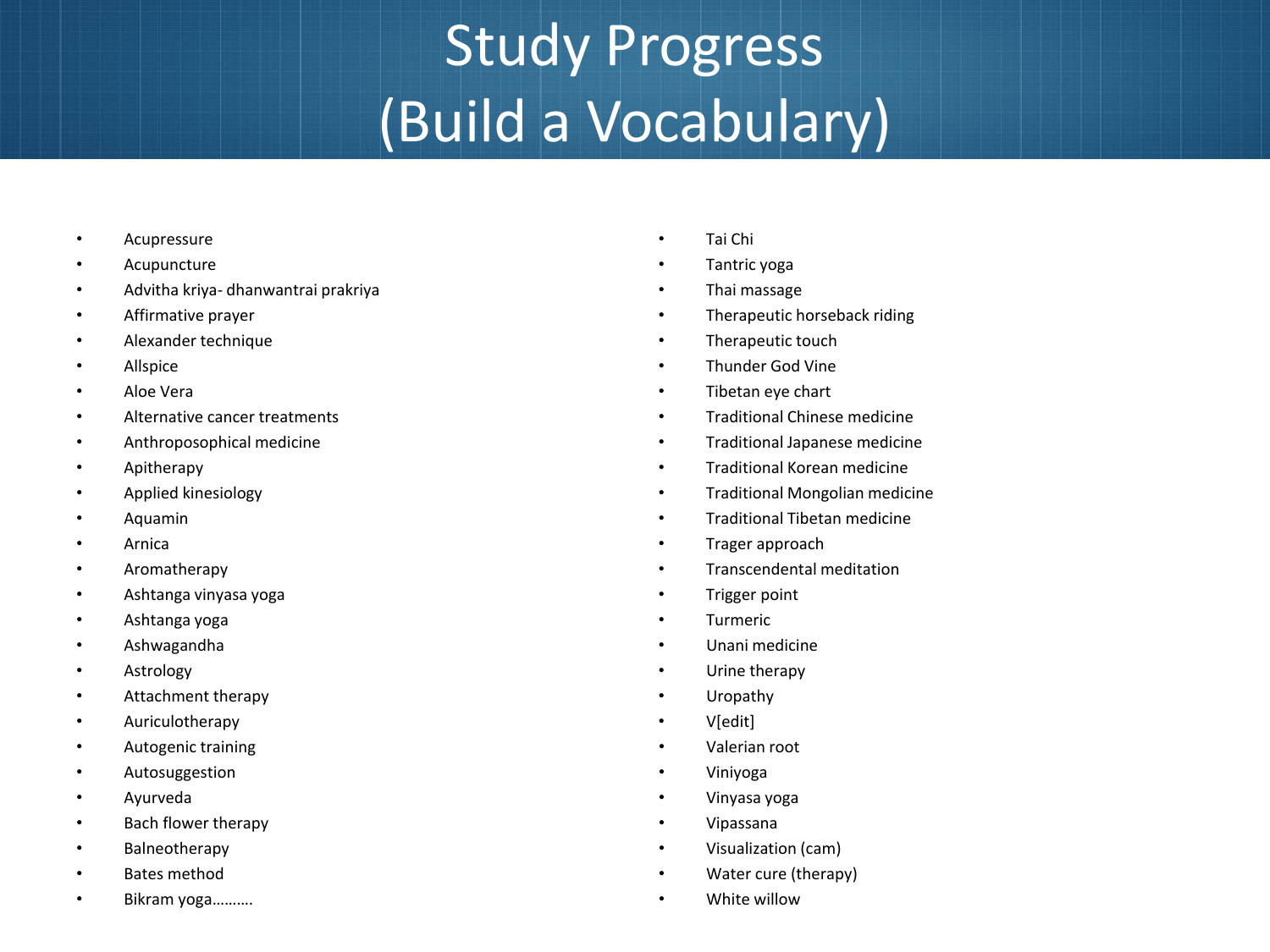# Next Steps

#### **Next steps NLP**

■ As we complete the annotation of the first sample of documents, we will begin to develop natural language processing systems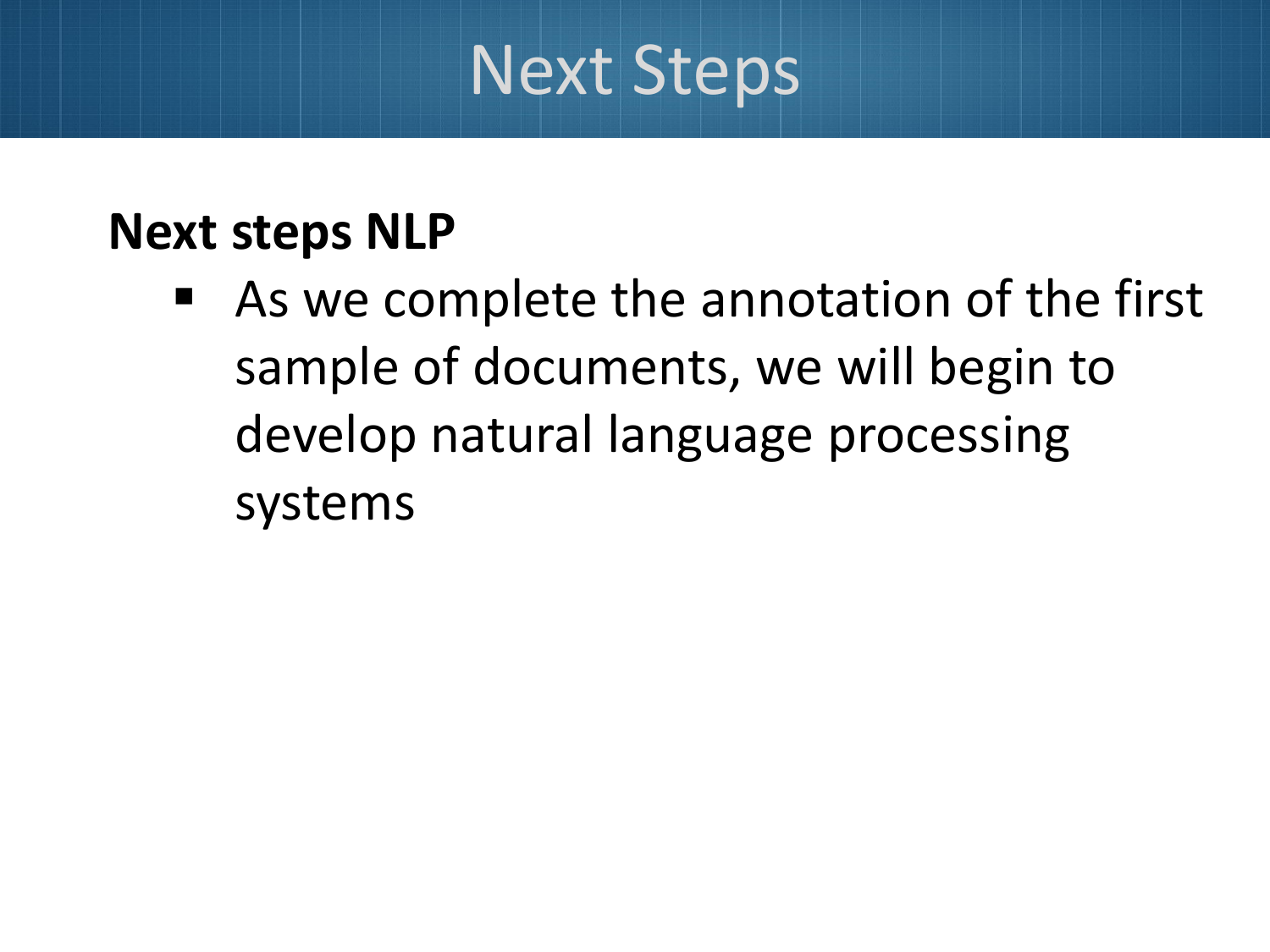## Next Step Build NLP System

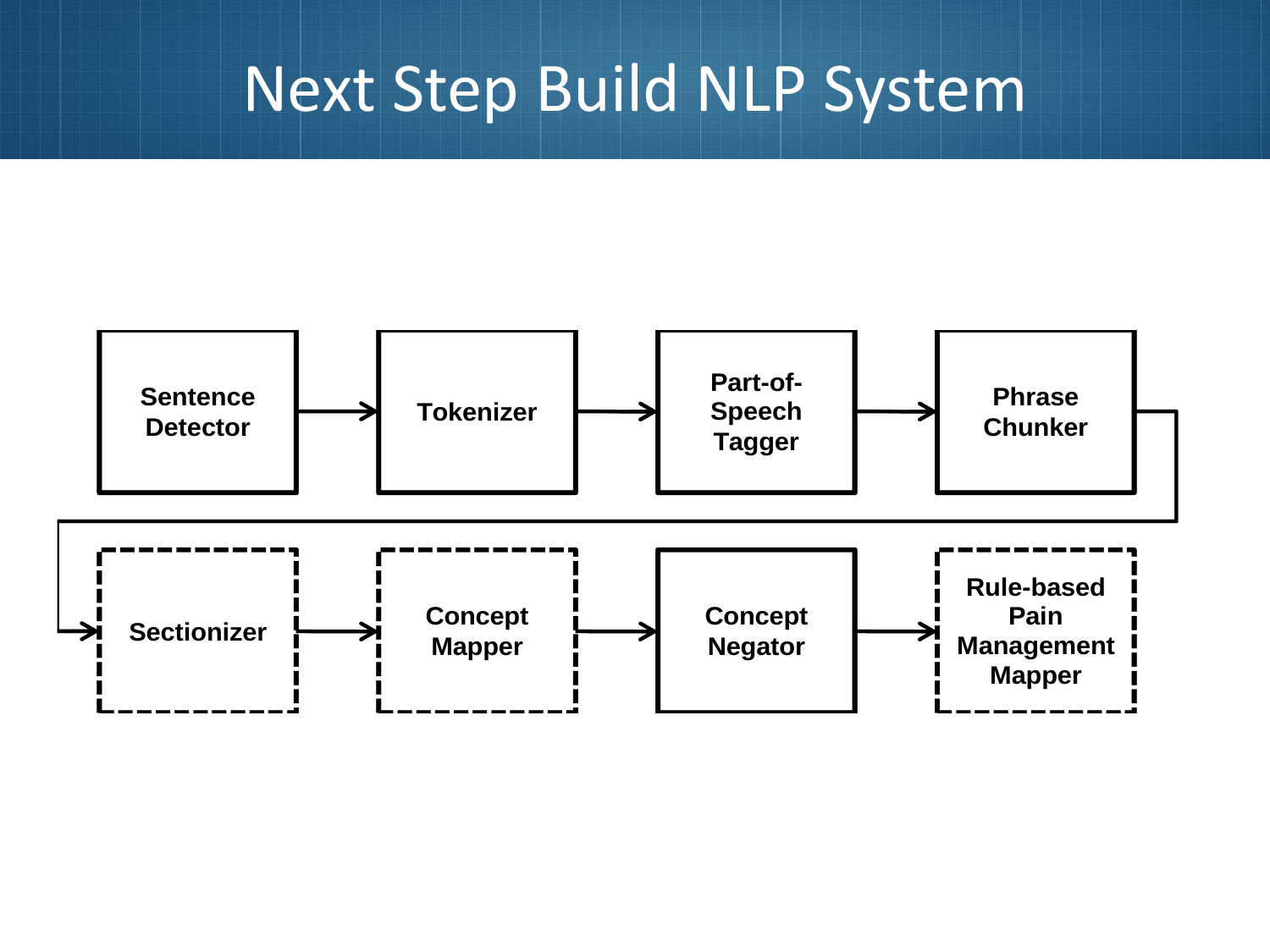### Expanded Data Hierarchy

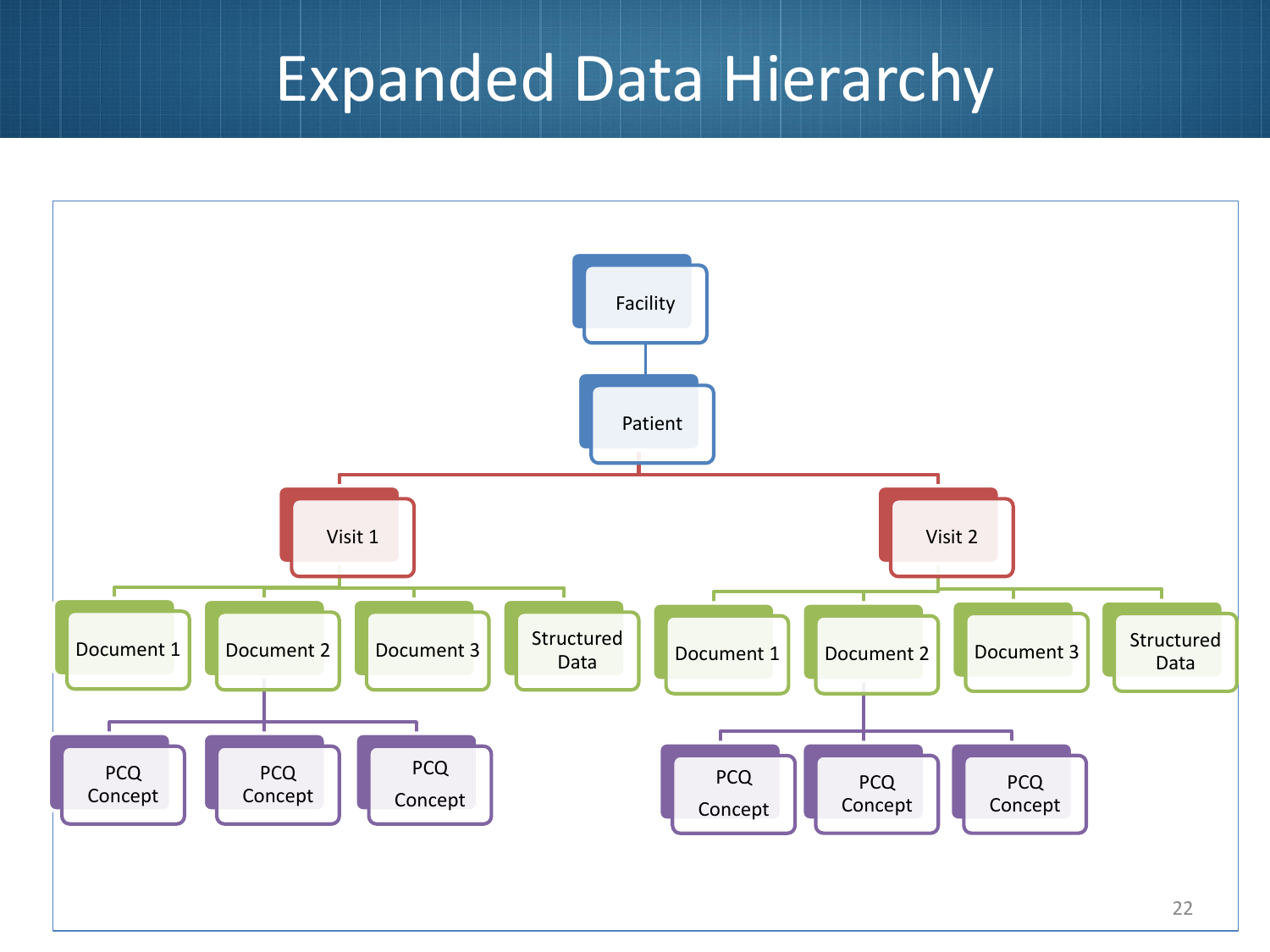# Study Progress

#### **Statistical models for Aim 2 and 3**

- coded data visits, diagnoses, treatments, pain • A propensity model was developed using 3 years intensity ratings, medications, demographics (n = 309,277).
	- Visits coded for acupuncture, massage and chiro used to define two groups (for each treatment type).
	- Propensity score (PS) of receiving CIH was estimated for each veteran and used to match one control to each CIH recipient.
	- A generalized estimating equation normal model was used to estimate average treatment effect of CIH on pain intensity accounting for potential confounders and correlations among repeated assessments.